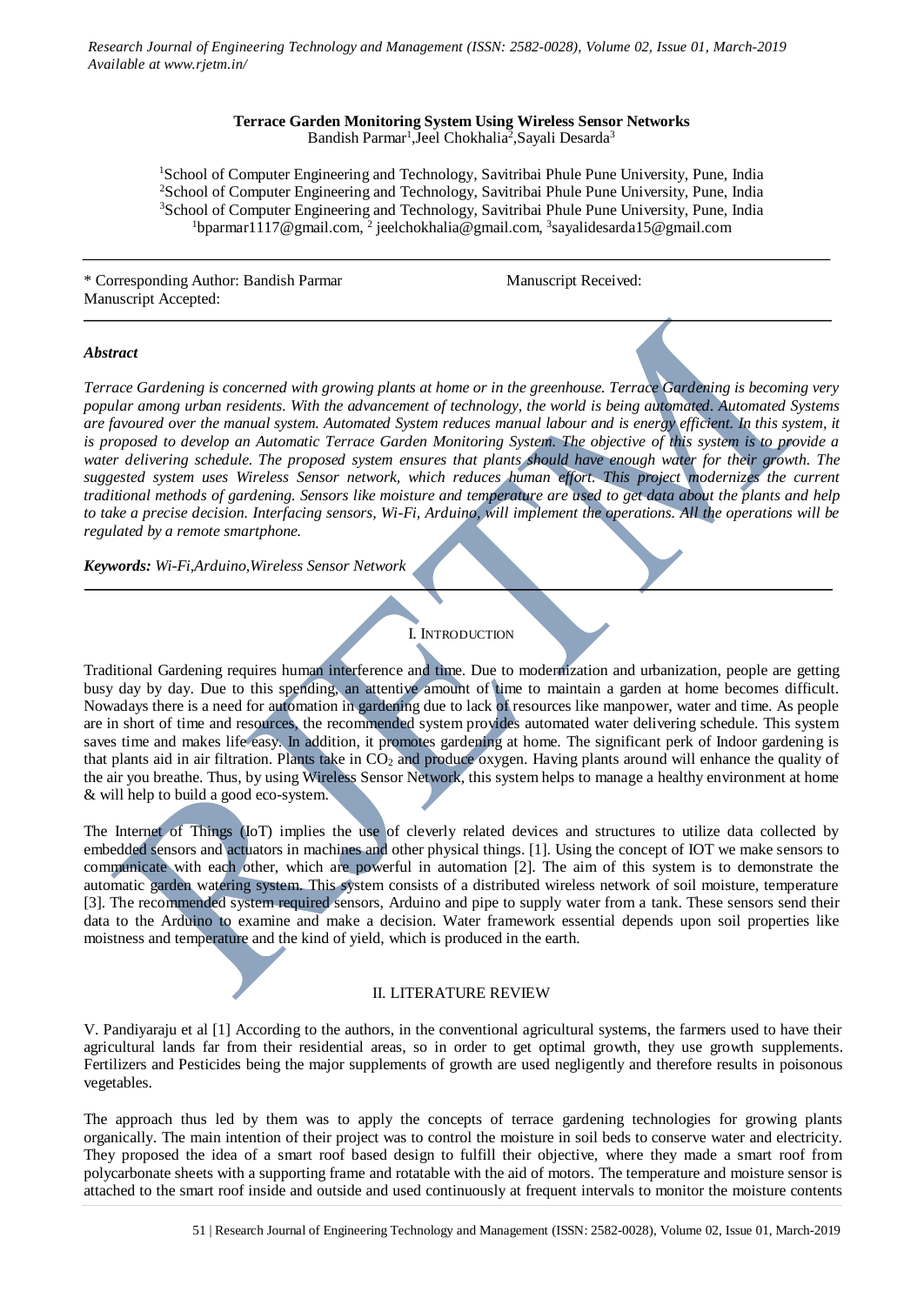of the soil bed. This Hardware (motors and sensor units) are controlled by the Smart Gardening Control Unit (SGCU) and this operates automatically to activate the sprinkler based irrigation system.

The above work is used in an experiment where they chose two sites. One site was equipped with conventional terrace gardening systems and others with their proposed smart system. Based on the readings obtained by SGCU they formed a fuzzy based intelligent rule set. As the amount of water evaporated from the soil-bed is directly proportional to the heat absorbed by the soil-bed. The results show that they were able to control a significant amount of soil moisture loss.

The drawbacks in the system are the complexities involved in the system by the introduction of more hardware nodes and motor based roof design. As their objective was to promote their system to people in the city area, Most people will not have optimal arrangements or home design to support the setting of the system into their homes.

According to N Seenu et al [2] This paper on android based intelligent irrigation system is implemented based on the idea of remote monitoring where the presence of human intervention is not necessary. The project is based on an intelligent microcontroller based irrigation system controller.

The implemented to (remotely irrigate a field by an operator) was to design an irrigation controller through a mobile app to promote remote practices and use of fuzzy logic and neural networks supported by the hardware nodes present in the fields and several parameters that are to be selected on the basis of the stage of the crop.

The Implemented consisted of soil moisture to measure the amount of moisture in the soil and with the temperature sensor, it is interfaced with an Arduino Microcontroller. According to the sensor readings thus obtained on the mobile app, the controller will evaluate the decision and the Motor will be activated through a mobile phone and the water will be delivered from the pump through a relay.

The Key findings from this paper (that can help in developing our project) are that use of manual/automated method for delivering water with the aid of an android app.

Vaishali S et al [3] About 85% of the total available water resources around the world are solely used for irrigation purposes. The traditional methods of irrigation such as overhead sprinkler and flood type are not that efficient. This paper proposes a mobile integrated, IOT based smart irrigation system based on application controlled monitoring system.

The problem, for which they proposed solution consists of raspberry pi, water pump, moisture and temperature sensors for communication. The water required to irrigate the field is decided on the different stages of plant growth. The entire system is communicated via the Bluetooth network.

Their system has a scalable design and easy to use but the communication protocol they used for the system is Bluetooth which is low in range and therefore restricts its range of operation.

P. Lashitha, et al [4] proposed a system in which hardware is interfaced with all the sensors in the board. The sensors give input to the controller and the farmer receives the data on the cloud platform in detail. Test results show that the hardware can be controlled remotely using wireless network technology. The implemented system tries to mitigate the primordial techniques related to agriculture. It will help the farmer to monitor more than one land at the same time. Monitoring through this system requires limited manpower, people with physical disabilities can be hired for monitoring fields.

T.Thamaraimanalan, et al [5] IOT provides solutions for various problems and it allows things to be sensed or controlled remotely in network infrastructure. This prototype will help people to automatically monitor the parameters and ensures the maintenance of the garden. With the development of sensor technology, the system can be elevated to the next level which helps the users to utilize their investment in a budgetary manner. A number of plants are being damaged each and every day for the urbanization process. The main intention of this project is to maintain the nature of the plants leading to the prolonged life of both plants and human beings. The feedback provided by the system will improve the implementation of the gardening process.

According to Sandhya.B.R, et al [6] Nowadays, utilizing an optimized garden watering system has become fundamental due to the lack of water resource.

The recommended system propounds a design for garden watering based on an android application using Raspberry Pi 3. Depending upon the moisture level of garden and sunlight intensity, the system can detect the appropriate time of water supply to the plants and trees in the garden.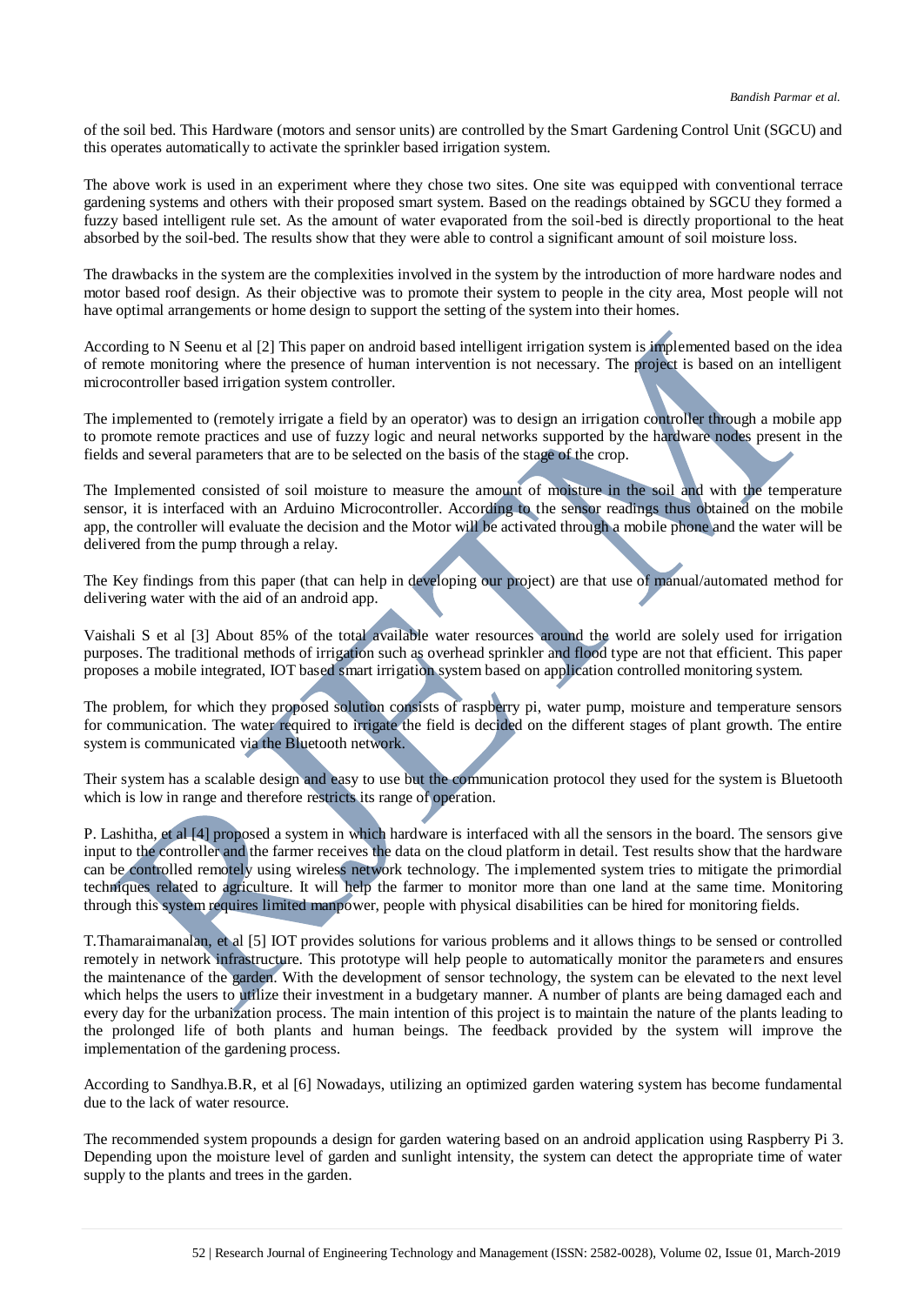#### III. SYSTEM ARCHITECTURE

Irrigation in India to a maximum extent is dependent on the monsoons, which is also a substantial source of water.



Depending on the soil type, plants are to be provided with water through a conventional irrigation system. Moisture sensor is interfaced to Node MCU. Moisture is sensed by moisture sensor and then data of moisture level is fetched by microcontroller i.e. node MCU. Values of moisture of soil are transferred to android app via Wi-Fi. Android app allows user to control the motor when moisture goes below threshold value. Like one node shown in above figure, we are using five nodes, which will be placed on 5 different places.

SENSORS: Sensors are the devices which convert the physical parameter into the electric signal. The system consists of

- Soil moisture sensor used to measure the moisture content of the soil.
- Temperature sensor used to keep record of the temperature in the environment.

ARDUINO: Arduino is an open-source electronics platform based on easy-to-use hardware and software. Arduino boards are able to read inputs - light on a sensor, a finger on a button. The Moisture sensor is interfaced to Arduino. Moisture is sensed by moisture sensor and then data of moisture level is fetched by microcontroller.

DC MOTOR: DC motor in simple words is a device that converts direct current (electrical energy) into mechanical energy.

Android Application: The android application is the mobile operating system installed in the user smartphone. A remote user can monitor and control the garden from its Android application and communication is done via locally or remotely. When the threshold value of the sensor reaches the maximum level, the android application for smart home automation system instantly alerts the user to remotely monitor the garden.



In this paper, we presented the architecture and the implementation of a smart terrace garden monitoring system. The system consists of two types of sensors that are moisture sensor and temperature sensor, electric motor and an application that is used for data collection. The objective of this system is to provide a water delivering schedule. The proposed system ensures that plants should have enough water for their growth. Thus this system aims to support a terrace garden. The system is low maintained and economical. Also, it is very easy to use and saves a lot of time by reducing human efforts. The drawback of this proposed system is that the sensors we have in the suggested system are still unable to accurately measure the moisture properties of sandy soil due to its large particle size and also since there will be different species of plants in the garden the sensor is not calibrated properly for each plant and its soil properties. All sensors monitor the environmental condition and according to these conditions Arduino takes its decision. The motor will be turned OFF if it's raining outside or moisture of soil is more or adequate.

### V. REFERENCES

- [1] P. Lashitha Vishnu Priya 1 \*, N. Sai Harshith 1, Dr. N. V. K. Ramesh "Smart agriculture monitoring system using IoT" International Journal of Engineering & Technology, 7 (2.7) (2018) 308-311
- [2] T.Thamaraimanalan1,S.P.Vivekk2,G.Satheeshkumar3 and P.Saravanan4 "Smart Garden Monitoring System Using IOT" Asian Journal of Applied Science and Technology (AJAST) (Open Access Quarterly International Journal)" Volume 2, Issue 2, Pages 186-192, April-June 2018